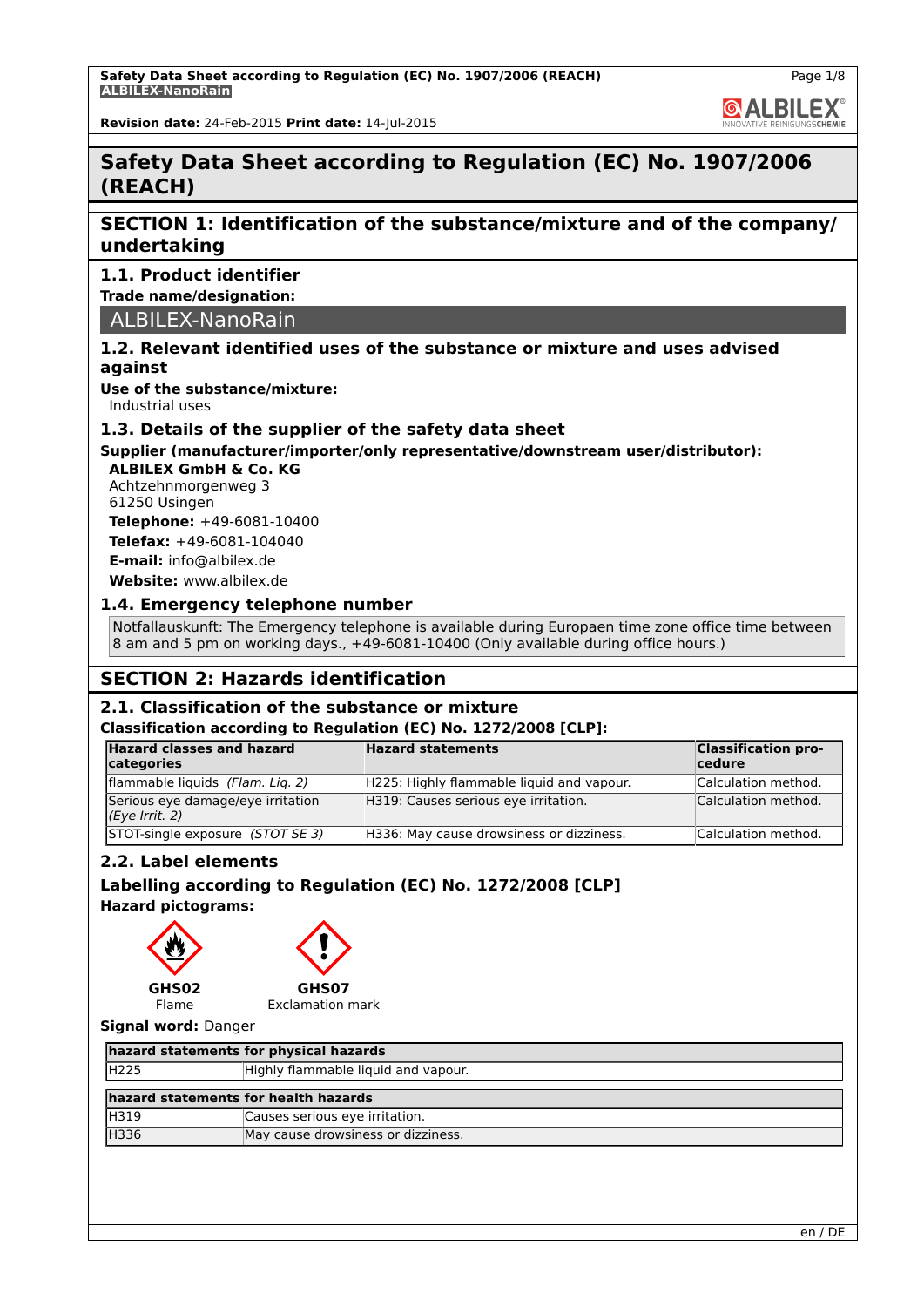**GALBILEX** 

Page 2/8

#### **Revision date:** 24-Feb-2015 **Print date:** 14-Jul-2015

| <b>Precautionary statements</b> |                                                                       |  |
|---------------------------------|-----------------------------------------------------------------------|--|
| P101                            | If medical advice is needed, have product container or label at hand. |  |
| P102                            | Keep out of reach of children.                                        |  |
| P103                            | Read label before use.                                                |  |
|                                 |                                                                       |  |

#### **Precautionary statements Prevention**

| <b>IP210</b> | Keep away from heat, hot surfaces, sparks, open flames and other ignition sources. No smok- |
|--------------|---------------------------------------------------------------------------------------------|
|              | ling.                                                                                       |
| P241         | Use explosion-proof electrical/ventilating/lighting// equipment.                            |
| P261         | Avoid breathing dust/fume/gas/mist/vapours/spray.                                           |

## **Precautionary statements Response**

| $P303 + P361 +$                | IF ON SKIN (or hair): Remove/Take off immediately all contaminated clothing. Rinse skin with                                        |
|--------------------------------|-------------------------------------------------------------------------------------------------------------------------------------|
| <b>IP353</b>                   | water/shower.                                                                                                                       |
| $P305 + P351 +$<br><b>P338</b> | IF IN EYES: Rinse cautiously with water for several minutes. Remove contact lenses, if present<br>and easy to do. Continue rinsing. |

### **Precautionary statements Disposal**

| <b>IP501</b> | Dispose of contents/container to |  |
|--------------|----------------------------------|--|

### **2.3. Other hazards**

#### **Adverse human health effects and symptoms:**

Gases/vapours, combustible

## **SECTION 3: Composition / information on ingredients**

### **3.2. Mixtures**

#### **Description:**

Mixture of mentioned compounds with non-hazardous additions

#### **Hazardous ingredients / Hazardous impurities / Stabilisers:**

| <b>Product identifiers</b>                                                                          | Substance name<br>Classification according to Regulation (EC) No. 1272/2008<br>[CLP]                    | Concen-<br>tration        |
|-----------------------------------------------------------------------------------------------------|---------------------------------------------------------------------------------------------------------|---------------------------|
| <b>CAS No.: 67-63-0</b><br><b>IEC No.:</b> 200-661-7<br><b>REACH No.:</b><br>l01-2119457558-25-XXXX | propan-2-ol<br>STOT SE 3, Flam. Lig. 2, Eye Irrit. 2<br>$\otimes \diamondsuit$<br>Danger H225-H319-H336 | l> 80<br>$\frac{9}{6}$    |
| <b>CAS No.: 7664-93-9</b><br><b>EC No.: 231-639-5</b>                                               | sulphuric acid<br>Skin Corr. 1A<br>◇<br>Danger H314                                                     | $\leq 1$<br>$\frac{9}{6}$ |

Full text of H- and EUH-phrases: see section 16.

## **SECTION 4: First aid measures**

### **4.1. Description of first aid measures**

### **General information:**

Move victim out of danger zone.

### **Following inhalation:**

Remove casualty to fresh air and keep warm and at rest.

#### **In case of skin contact:**

After contact with skin, wash immediately with plenty of water and soap. In case of skin irritation, consult a physician.

IF ON CLOTHING: Take off immediately all contaminated clothing.

#### **After eye contact:**

If product gets into the eye, keep eyelid open and rinse immediately with large quantities of water, for at least 5 minutes. Subsequently consult an ophthalmologist. Protect uninjured eye.

#### **After ingestion:**

Let water be drunken in little sips (dilution effect).

### **4.2. Most important symptoms and effects, both acute and delayed** Drowsiness, Headache, Dizziness, Nausea

### **4.3. Indication of any immediate medical attention and special treatment needed** After ingestion Let water be drunken in little sips (dilution effect).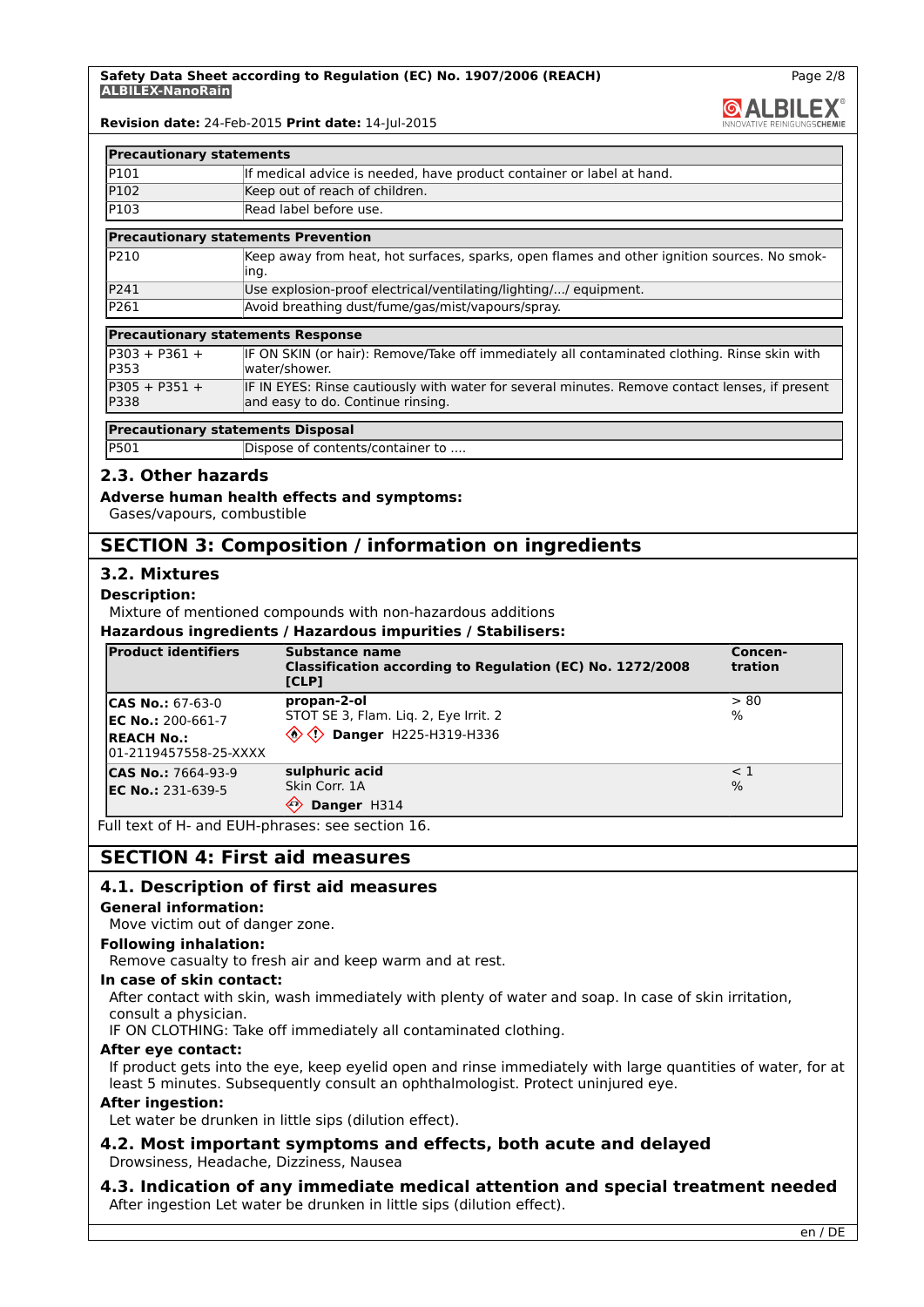**GALBILEX** 

Page 3/8

**Revision date:** 24-Feb-2015 **Print date:** 14-Jul-2015

## **SECTION 5: Firefighting measures**

### **5.1. Extinguishing media**

#### **Suitable extinguishing media:**

Carbon dioxide (CO2), Extinguishing powder Water spray

#### **Unsuitable extinguishing media:**

Full water jet

### **5.2. Special hazards arising from the substance or mixture**

In the surrounding areas can incinerate the product after boiling the alcohol component.

**Hazardous combustion products:**

Carbon monoxide.

### **5.3. Advice for firefighters**

Wear a self-contained breathing apparatus and chemical protective clothing.

#### **5.4. Additional information**

No data available

### **SECTION 6: Accidental release measures**

### **6.1. Personal precautions, protective equipment and emergency procedures**

### **6.1.1. For non-emergency personnel**

#### **Personal precautions:**

Remove persons to safety. Wear personal protection equipment.

### **6.1.2. For emergency responders**

No data available

#### **6.2. Environmental precautions**

Do not allow to enter into surface water or drains.

### **6.3. Methods and material for containment and cleaning up**

#### **For cleaning up:**

Pump away bigger amounts. Absorb with liquid-binding material (e.g. sand, diatomaceous earth, acid- or universal binding agents). Wash with plenty of water.

#### **6.4. Reference to other sections**

No data available

### **6.5. Additional information**

Dispose of waste according to applicable legislation.

## **SECTION 7: Handling and storage**

### **7.1. Precautions for safe handling**

#### **Protective measures**

#### **Advices on safe handling:**

Wear personal protection equipment. Provide adequate ventilation as well as local exhaustion at critical locations. Vapours are heavier than air and will spread at floor level. Take precautionary measures against static discharges.

#### **Fire prevent measures:**

Keep away from sources of ignition. - No smoking. Vapours can form explosive mixtures with air.

### **7.2. Conditions for safe storage, including any incompatibilities**

#### **Requirements for storage rooms and vessels:**

Suitable material for Container: Polyethylene +Polypropylen

### **7.3. Specific end use(s)**

#### **Recommendation:**

No data available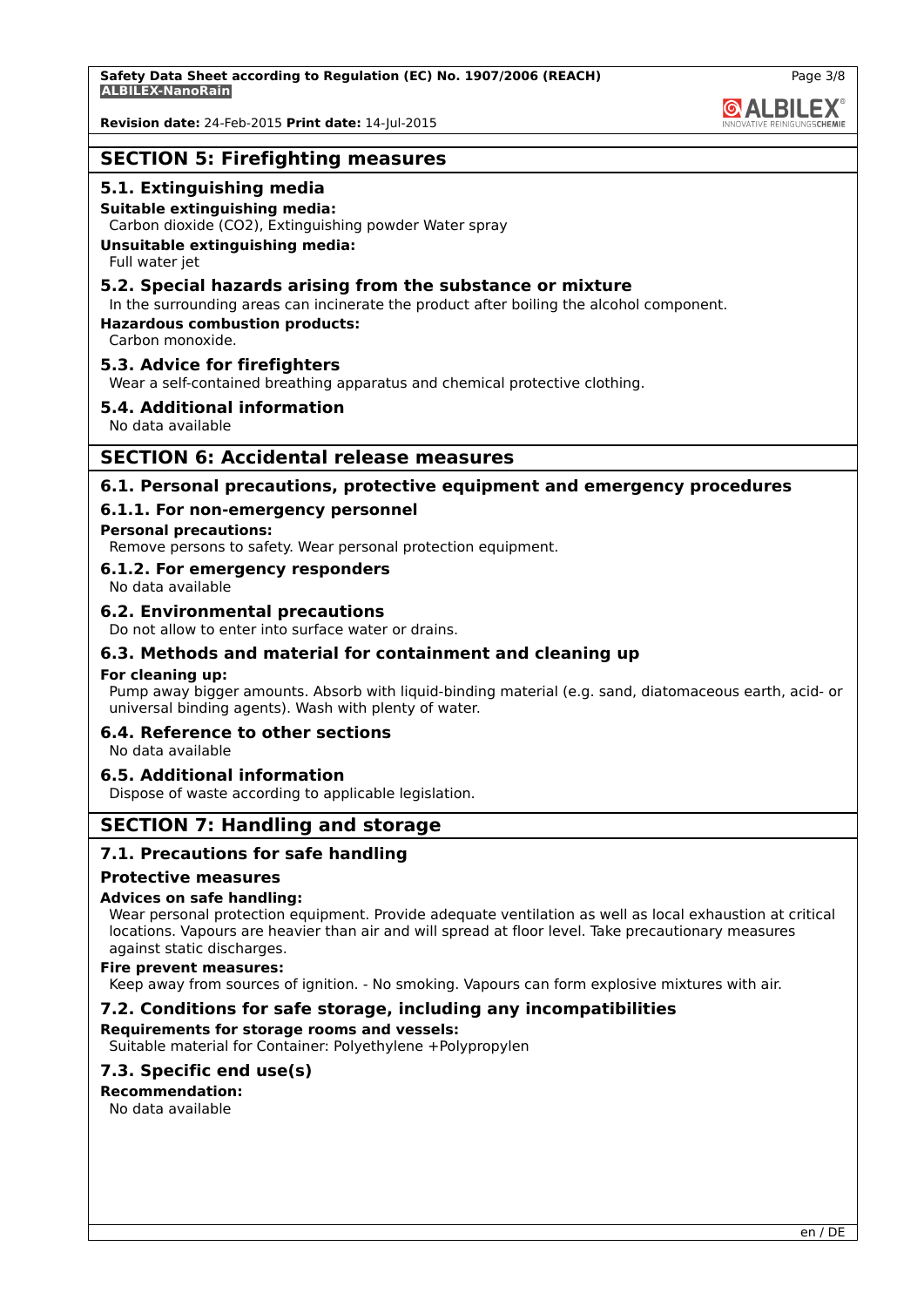**Revision date:** 24-Feb-2015 **Print date:** 14-Jul-2015

### **SECTION 8: Exposure controls/personal protection**

### **8.1. Control parameters**

### **8.1.1. Occupational exposure limit values**

| Limit value<br>type (country<br>of origin) | Substance name                       | $ 0\rangle$ long-term occupational exposure limit value<br>$ 2$ short-term occupational exposure limit value<br>3 Instantaneous value<br>4 Monitoring and observation processes<br>⑤ remark |
|--------------------------------------------|--------------------------------------|---------------------------------------------------------------------------------------------------------------------------------------------------------------------------------------------|
| <b>TRGS 900 (DE)</b>                       | propan-2-ol<br>CAS No.: 67-63-0      | $\Phi$ 200 ppm (500 mg/m <sup>3</sup> )<br>$(2)$ 400 ppm (1,000 mg/m <sup>3</sup> )                                                                                                         |
| <b>IOELV (EU)</b>                          | sulphuric acid<br>CAS No.: 7664-93-9 | $ 0.05 \text{ mg/m}^3 $                                                                                                                                                                     |
| <b>TRGS 900 (DE)</b>                       | sulphuric acid<br>CAS No.: 7664-93-9 | $(1)$ 0.1 mg/m <sup>3</sup><br>$(2)$ 0.1 mg/m <sup>3</sup><br>5 (einatembare Fraktion)                                                                                                      |

### **8.1.2. biological limit values**

| Limit value<br>type (country)<br>of origin) | Substance name                  | Limit value         | $\left  \Phi \right $ parameter<br>2 Test material<br>3 Sample time<br>$\langle 4 \rangle$ remark |
|---------------------------------------------|---------------------------------|---------------------|---------------------------------------------------------------------------------------------------|
| <b>TRGS 903 (DE)</b>                        | propan-2-ol<br>CAS No.: 67-63-0 | 25 mg/L             | 1 Aceton<br>ദ്ര Blut<br>3 Expositionsende bzw. Schichtende                                        |
| TRGS 903 (DE)                               | propan-2-ol<br>CAS No.: 67-63-0 | $ 25 \text{ mg/L} $ | $ 0\rangle$ Aceton<br>$  \mathsf{Q} \rangle$ Urin<br>3 Expositionsende bzw. Schichtende           |

### **8.1.3. DNEL-/PNEC-values**

No data available

### **8.2. Exposure controls**

## **8.2.1. Appropriate engineering controls**

No data available

### **8.2.2. Personal protection equipment**

#### **Eye/face protection:**

Tightly sealed safety glasses.

### **Skin protection:**

Wear suitable gloves. DIN EN 374 Gummi, PVC

#### **Respiratory protection:**

Suitable respiratory protection apparatus: B2

#### **Other protection measures:**

Protective clothing: Chemical resistant safety shoes Chemical protection clothing General health and safety measures: When using do not eat, drink, smoke, sniff. Wash hands before breaks and after work.

#### **8.2.3. Environmental exposure controls**

No data available

### **8.3. Additional information**

No data available

## **SECTION 9: Physical and chemical properties**

### **9.1. Information on basic physical and chemical properties**

#### **Appearance**

**Physical state:** liquid **Colour:** colourless **Odour:** Alcohol

**& ALBILEX**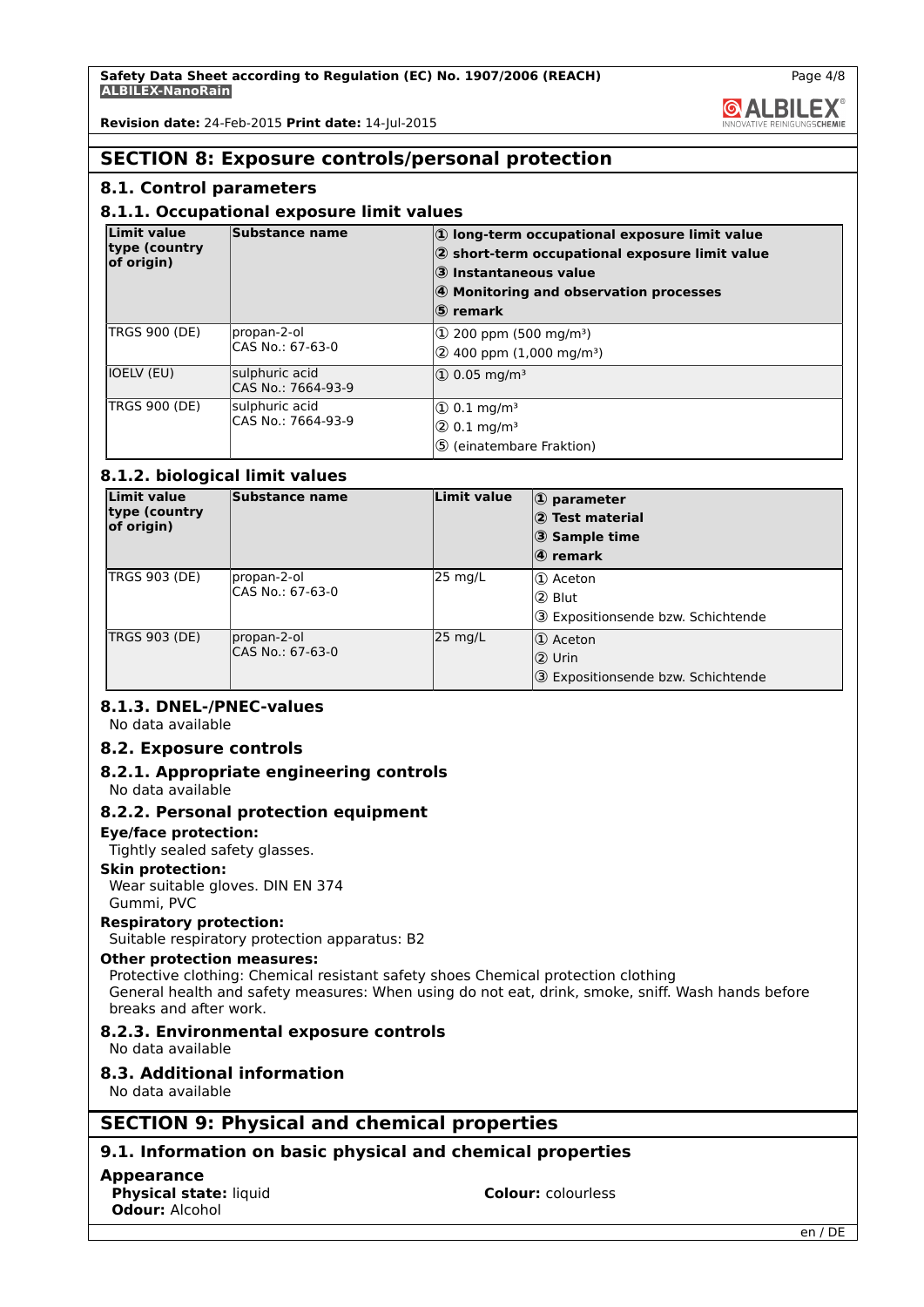**Revision date:** 24-Feb-2015 **Print date:** 14-Jul-2015

#### **Safety relevant basis data**

| parameter                                       |                           | at °C | Method | remark                                                                                          |
|-------------------------------------------------|---------------------------|-------|--------|-------------------------------------------------------------------------------------------------|
| þН                                              | not determined            | 20 °C |        |                                                                                                 |
| Melting point/freezing point                    | -89.5 °C                  |       |        |                                                                                                 |
| Freezing point                                  | not determined            |       |        |                                                                                                 |
| Initial boiling point and boiling<br>range      | 82 °C                     |       |        | pressure: 1013 mbar                                                                             |
| Decomposition temperature (°C):                 | not determined            |       |        |                                                                                                 |
| Flash point                                     | 13 °C                     |       |        |                                                                                                 |
| Evaporation rate                                | not determined            |       |        |                                                                                                 |
| Ignition temperature in °C                      | 425 °C                    |       |        |                                                                                                 |
| Upper/lower flammability or<br>explosive limits | 2 - 12 Vol-%              |       |        | The product is not: Explosive; In<br>use, may form flammable/explo-<br>sive vapour-air mixture. |
| Vapour pressure                                 | 43 hPa                    | 20 °C |        |                                                                                                 |
| Vapour density                                  | not determined            |       |        |                                                                                                 |
| Density                                         | $0.785$ g/cm <sup>3</sup> | 20 °C |        |                                                                                                 |
| <b>Bulk density</b>                             | not determined            |       |        |                                                                                                 |
| Water solubility (g/L)                          |                           |       |        | partially soluble                                                                               |
| Partition coefficient: n-octanol/<br>water      | not determined            |       |        |                                                                                                 |
| Dynamic viscosity                               | not determined            | 20 °C |        |                                                                                                 |
| Kinematic viscosity                             | not determined            |       |        |                                                                                                 |

### **9.2. Other information**

No data available

### **SECTION 10: Stability and reactivity**

**10.1. Reactivity** No data available

# **10.2. Chemical stability**

No data available

#### **10.3. Possibility of hazardous reactions** No data available

#### **10.4. Conditions to avoid**

Keep away from heat.

### **10.5. Incompatible materials**

Materials to avoid Acid Oxidising agent

## **10.6. Hazardous decomposition products**

No decomposition on normal use

## **SECTION 11: Toxicological information**

### **11.1. Information on toxicological effects**

| ICAS No.       | Substance name | <b>Toxicological information</b>              |
|----------------|----------------|-----------------------------------------------|
| $167 - 63 - 0$ | propan-2-ol    | $\overline{LD_{50}}$ oral: 6,000 mg/kg (Hund) |

#### **Skin corrosion/irritation:**

Irritant effect on the skin: Not an irritant.

Irritant effect on the eye: mild irritant.

### **Respiratory or skin sensitisation:**

### To date, no known

### **Additional information:**

Other information: Vapours may cause drowsiness and dizziness.

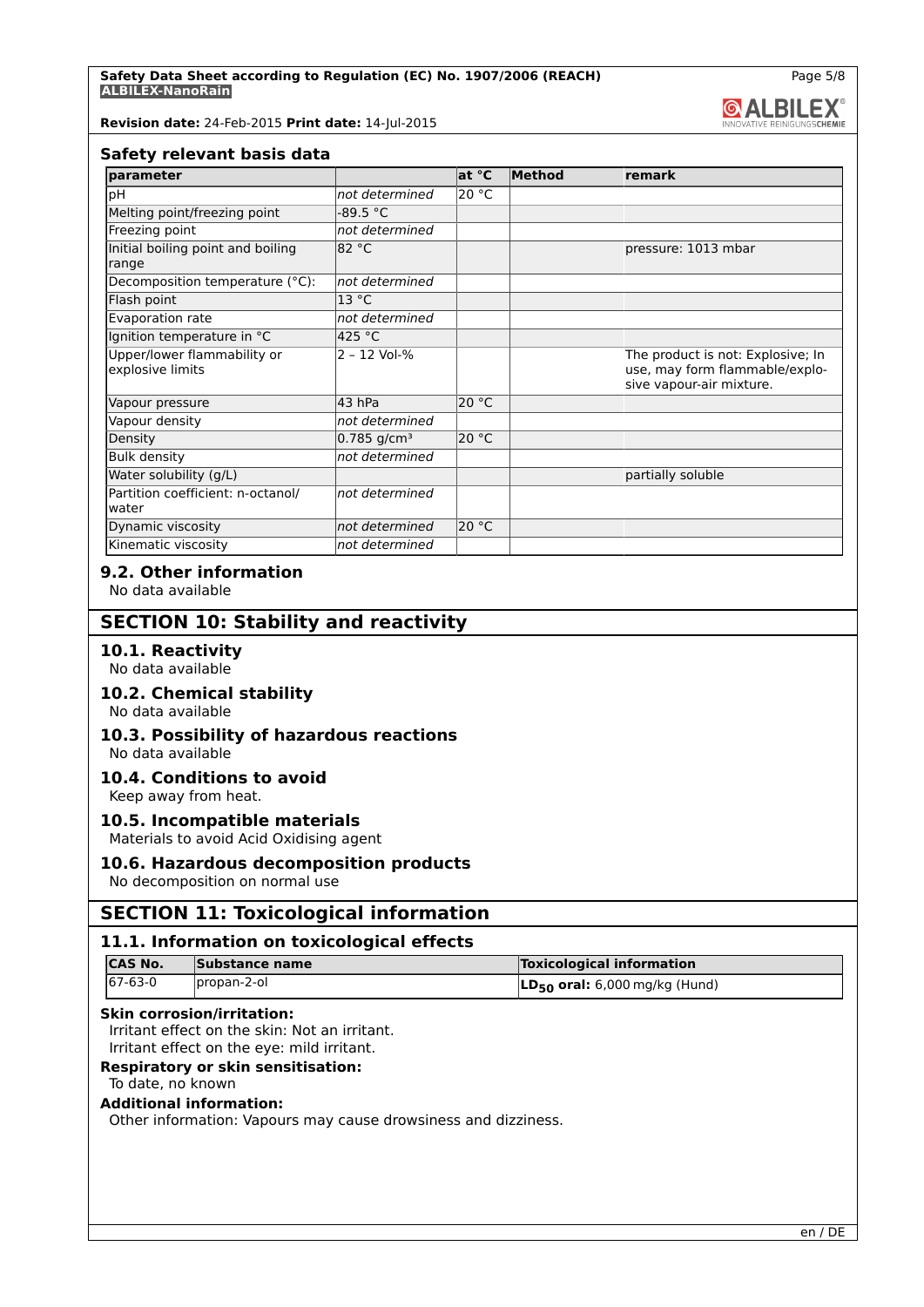**Revision date:** 24-Feb-2015 **Print date:** 14-Jul-2015

|  |  |  | <b>SECTION 12: Ecological information</b> |
|--|--|--|-------------------------------------------|
|--|--|--|-------------------------------------------|

### **12.1. Toxicity**

**Aquatic toxicity:**

Toxic to aquatic organisms. (Concentrate)

### **Effects in sewage plants:**

After neutralization all organic components are readily biodegradable. \

### **12.2. Persistence and degradability**

#### **Additional information:**

Further ecological information: Product is biodegradable. after sufficient dilution

#### **12.3. Bioaccumulative potential**

#### **Accumulation / Evaluation:**

Additional information: No data available

### **12.4. Mobility in soil**

No data available

### **12.5. Results of PBT and vPvB assessment**

| <b>CAS No.</b> | Substance name | Results of PBT and vPvB assessment |
|----------------|----------------|------------------------------------|
| 167-63-0       | `propan-2-ol   |                                    |

No data available

### **12.6. Other adverse effects**

Further ecological information: No data available

## **SECTION 13: Disposal considerations**

### **13.1. Waste treatment methods**

Dispose of waste according to applicable legislation.

### **Waste treatment options**

#### **Appropriate disposal / Package:**

Wash with water and give to pastic recycling.

## **13.2. Additional information**

No data available

### **SECTION 14: Transport information**

| <b>Land transport (ADR/</b><br>RID)                                   | Inland waterway<br>craft (ADN) | Sea transport (IMDG)                          | <b>Air transport (ICAO-</b><br>TI / IATA-DGR) |  |
|-----------------------------------------------------------------------|--------------------------------|-----------------------------------------------|-----------------------------------------------|--|
| 14.1. UN-No.                                                          |                                |                                               |                                               |  |
| 1219                                                                  | 1219                           | 1219                                          | 1219                                          |  |
| 14.2. UN proper shipping name                                         |                                |                                               |                                               |  |
| ISOPROPANOL (ISOPRO-<br>PYL ALCOHOL), Gemisch   PYL ALCOHOL), mixture | <b>ISOPROPANOL (ISOPRO-</b>    | ISOPROPANOL (ISOPRO-<br>PYL ALCOHOL), mixture | ISOPROPANOL (ISOPRO-<br>PYL ALCOHOL), mixture |  |
| 14.3. Transport hazard class(es)                                      |                                |                                               |                                               |  |
|                                                                       |                                |                                               |                                               |  |
|                                                                       |                                |                                               |                                               |  |
| 14.4. Packing group                                                   |                                |                                               |                                               |  |
|                                                                       |                                | Ш                                             | Ш                                             |  |
| 14.5. Environmental hazards                                           |                                |                                               |                                               |  |
| No                                                                    |                                |                                               |                                               |  |

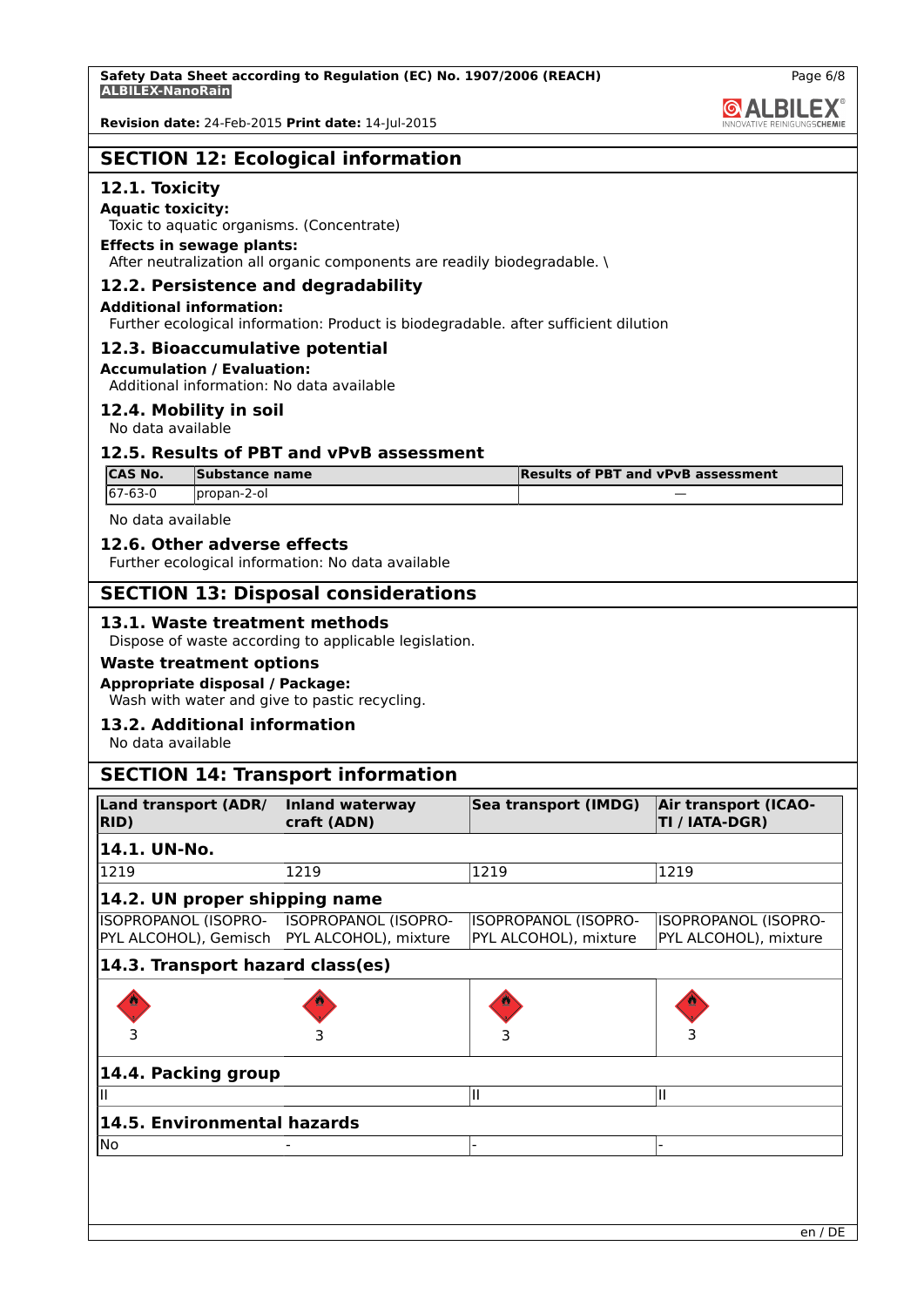**Safety Data Sheet according to Regulation (EC) No. 1907/2006 (REACH) ALBILEX-NanoRain**

Page 7/8

**GALBILEX®** 

**Revision date:** 24-Feb-2015 **Print date:** 14-Jul-2015

| <b>Land transport (ADR/</b><br>RID)                                                                                                                                                                                          | Inland waterway<br>craft (ADN)                                                                                 | Sea transport (IMDG)                                                                                  | <b>Air transport (ICAO-</b><br>TI / IATA-DGR)                             |  |  |  |  |
|------------------------------------------------------------------------------------------------------------------------------------------------------------------------------------------------------------------------------|----------------------------------------------------------------------------------------------------------------|-------------------------------------------------------------------------------------------------------|---------------------------------------------------------------------------|--|--|--|--|
| 14.6. Special precautions for user                                                                                                                                                                                           |                                                                                                                |                                                                                                       |                                                                           |  |  |  |  |
| <b>Special provisions:</b><br><b>Limited quantity</b><br>(LQ): 1L<br><b>Hazard identificati-</b><br>on number (Kemler<br><b>No.</b> ): 3<br><b>Classification code:</b><br>F1<br>ltunnel restriction<br>code: D/E<br>remark: | <b>Special provisions:</b><br><b>Limited quantity</b><br>(LQ):<br><b>Classification code:</b><br>F1<br>remark: | <b>Special provisions:</b><br><b>Limited quantity</b><br>(LQ):<br><b>EmS-No.: F-E; S-D</b><br>remark: | <b>Special provisions:</b><br><b>Limited quantity</b><br>(LQ):<br>remark: |  |  |  |  |
| 14.7. Transport in bulk according to Annex II of MARPOL 73/78 and the IBC Code<br>No data available<br><b>Additional information:</b><br>Keep away from food, drink and animal feedingstuffs.                                |                                                                                                                |                                                                                                       |                                                                           |  |  |  |  |
| <b>SECTION 15: Regulatory information</b>                                                                                                                                                                                    |                                                                                                                |                                                                                                       |                                                                           |  |  |  |  |
| 15.1. Safety, health and environmental regulations/legislation specific for the<br>substance or mixture<br>15.1.1. EU legislation                                                                                            |                                                                                                                |                                                                                                       |                                                                           |  |  |  |  |

No data available

**15.1.2. National regulations**

 **[DE] National regulations**

**Technische Anleitung Luft (TA-Luft)**

**Klasse 1:** III

**Anteil 1:**

3 %

**Klasse 2:** NK

**Anteil 2:**

80 %

### **Water hazard class (WGK)**

**WGK:**

1 - schwach wassergefährdend

### **Other regulations, restrictions and prohibition regulations** Merkblatt BG Chemie M 004

#### **15.2. Chemical Safety Assessment** No data available

**15.3. Additional information** No data available

**SECTION 16: Other information**

## **16.1. Indication of changes**

No data available

**16.2. Abbreviations and acronyms** No data available

**16.3. Key literature references and sources for data** No data available